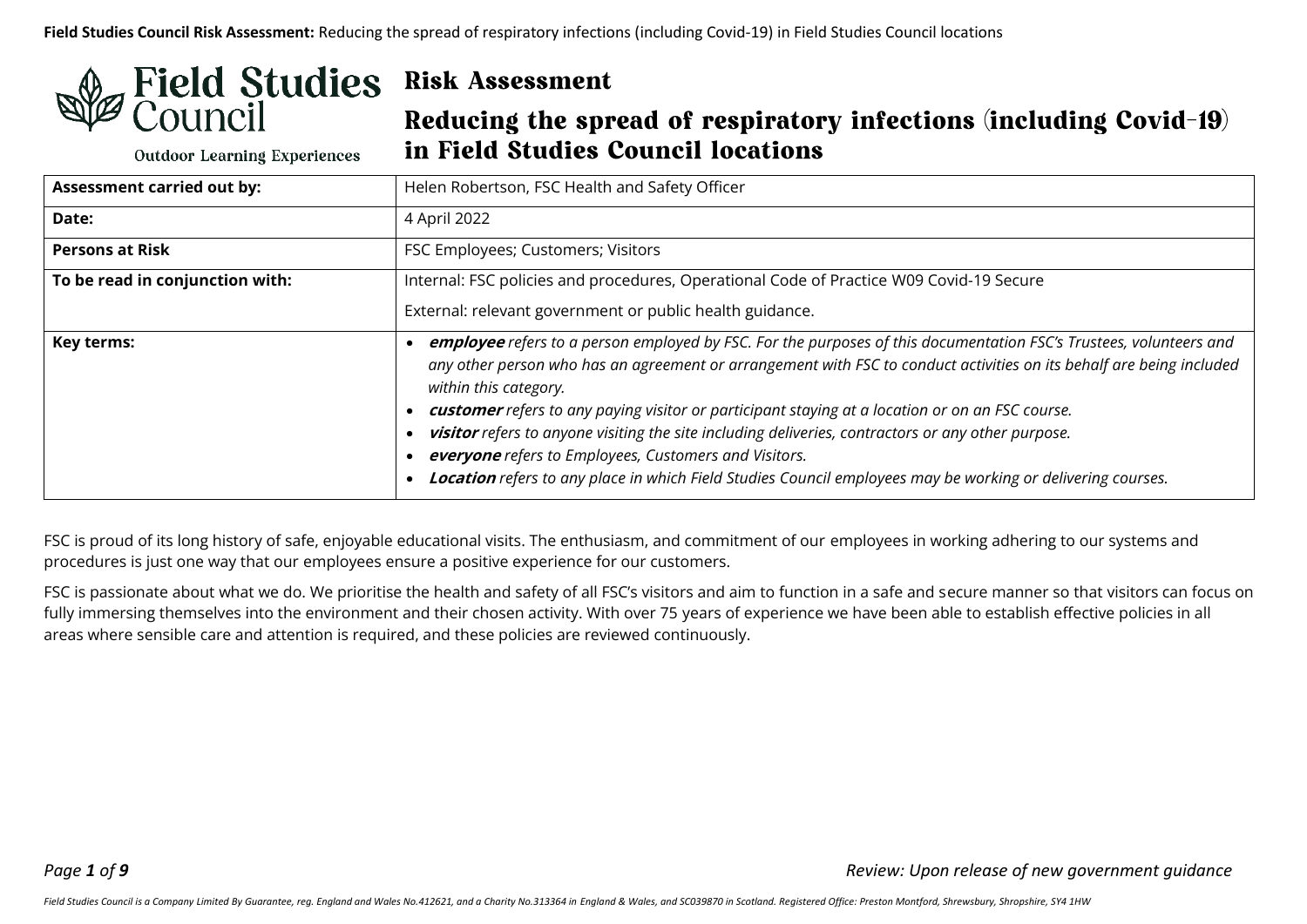#### **Risk-Benefit Approach**

FSC support the risk-benefit approach to risk assessment for our outdoor activities that has been adopted by both HSE and RoSPA. The benefit of taking acceptable intellectual and physical risks can be seen in the growth and development of young people. FSC is committed to the delivery of High Quality Outdoor Learning and we appreciate and assess the risks associated with delivering over 3 million learner hours of outdoor learning every year. A detailed risk assessment for activities and teaching sites is undertaken which forms the basis of a dynamic approach to assessment by trained employees whilst in the field.

FSC cannot remove all risk so adopts control measures to mitigate risks to an acceptable level. Remaining risk is weighed against the academic and personal benefit of undertaking the activity whether it be a formal education programme, adventurous activity or informal learning and outdoor play. FSC support the OEAP National Guidance for the management of Outdoor Learning and have aligned our internal processes and procedures to be consistent with this where applicable.

#### **Benefits of being and learning outside.**

| <b>Being outside:</b>                   | Living close to Nature and spending time outside has significant and wide ranging health benefits (UEA, 06/07/2018): including Reducing the<br>risk of some diseases; Reducing stress; Benefits to the immune system.<br>There is increasing evidence that access to greenspaces really matters for our health (PHE, March 2020)                                                                                                                                                                                                                                                                                                                                                                                                                                                                                                                                                                                                                                                                                                                     |
|-----------------------------------------|------------------------------------------------------------------------------------------------------------------------------------------------------------------------------------------------------------------------------------------------------------------------------------------------------------------------------------------------------------------------------------------------------------------------------------------------------------------------------------------------------------------------------------------------------------------------------------------------------------------------------------------------------------------------------------------------------------------------------------------------------------------------------------------------------------------------------------------------------------------------------------------------------------------------------------------------------------------------------------------------------------------------------------------------------|
| <b>Covid-19 /</b><br><b>Coronavirus</b> | With the risk of coronavirus there are benefits of being outside which have been identified (BMC, 18/05/2020), (iNews 11/05/2020):<br>The risk of transmission is reportedly lower (natural ventilation).<br>Social distancing is easier to achieve.<br>The virus survives for shorter periods of time outside the body in strong sunlight, partly due to exposure to UV.                                                                                                                                                                                                                                                                                                                                                                                                                                                                                                                                                                                                                                                                            |
| <b>Social isolation</b><br>and anxiety  | Social isolation during covid-19 and anxiety when returning to work have been identified as issues. Working in a team in an outdoor setting is<br>a benefit.                                                                                                                                                                                                                                                                                                                                                                                                                                                                                                                                                                                                                                                                                                                                                                                                                                                                                         |
| <b>Outdoor Learning:</b>                | Well planned, facilitated opportunities for outdoor learning, in the real world, away from the classroom help improve our knowledge,<br>understanding, health and wellbeing. The benefits of outdoor learning include (but are not limited to) (OEAP NG, 11/11/2014):<br>Real world learning.<br>Enhancing social and emotional intelligence (including greater awareness of their and others needs)<br>Increased sense of personal responsibility.<br>Involvement in activities which support academic and vocational learning with improved achievement and attainment.<br>Possibilities for genuine team working, including enhanced communication skills<br>Improved appreciation, knowledge, awareness and understanding of communities, environments and sustainability<br>The development of physical skills and a fit and healthy lifestyle.<br>Increased risk management skills through opportunities for involvement in practical risk-benefit assessments ('what do we want to do<br>and what do we need to do to make it safe enough?'). |

*Page 2 of 9 Review: Upon release of new government guidance*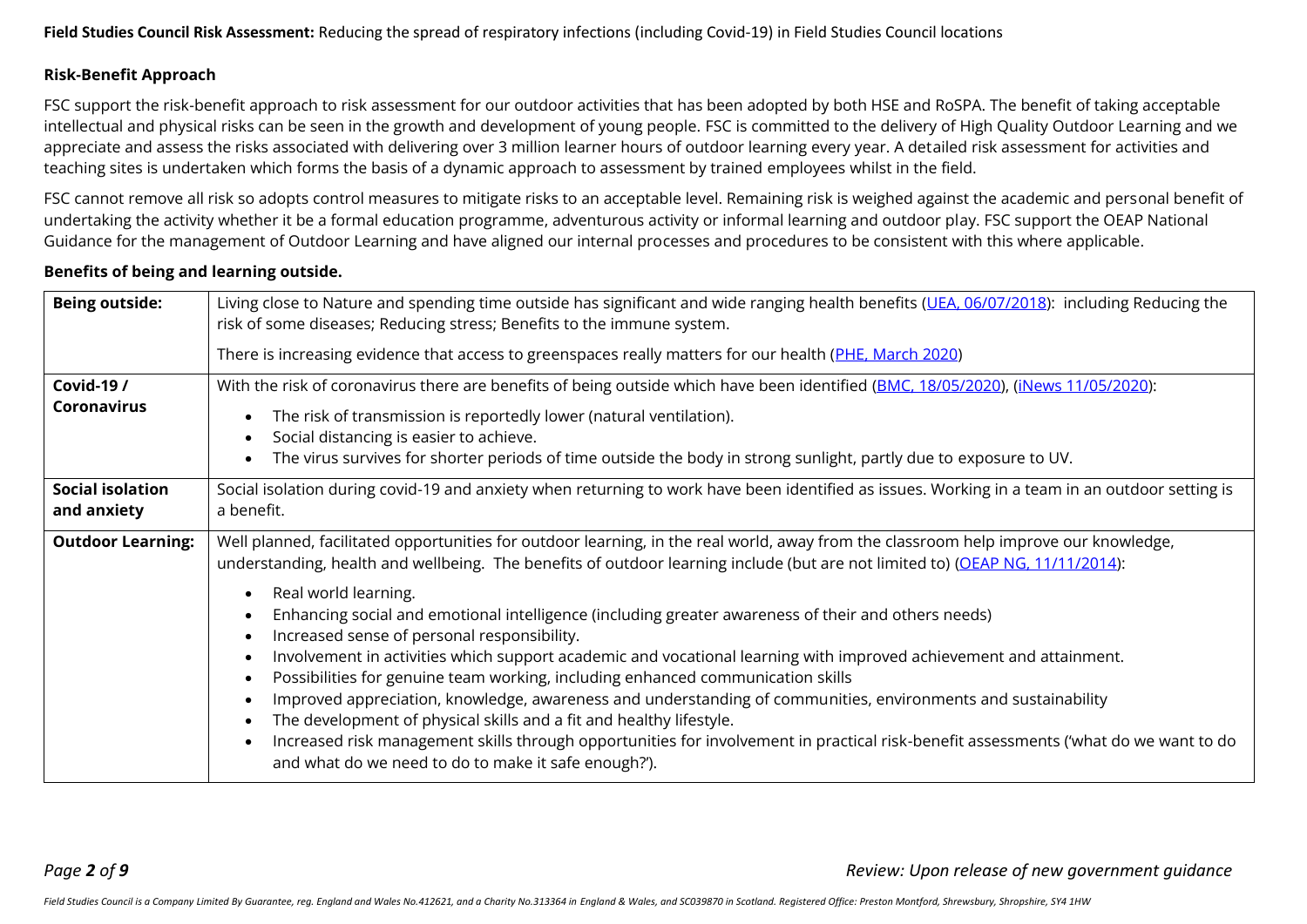| What are the<br>hazards?                                                                                         | Who might<br>be harmed?           | What is FSC already doing to control the risks?                                                                                                                                                                                                                                                                                                                                                                                                                             | What further<br>action needs to<br>be taken control<br>of the risks?                                                      | Who needs to<br>carry out the<br>action?            | When is the<br>action<br>needed by? |
|------------------------------------------------------------------------------------------------------------------|-----------------------------------|-----------------------------------------------------------------------------------------------------------------------------------------------------------------------------------------------------------------------------------------------------------------------------------------------------------------------------------------------------------------------------------------------------------------------------------------------------------------------------|---------------------------------------------------------------------------------------------------------------------------|-----------------------------------------------------|-------------------------------------|
| Breach of<br>legislation /<br>failure to follow<br>guidance.                                                     | Employee,<br>Customer,<br>Visitor | Everyone at Field Studies Council locations should ensure their own actions<br>comply with current Covid-19 government guidance or public health advice.<br>This varies by nation.<br>OH&S will monitor the government guidance and public health advice<br>$\bullet$<br>OH&S will monitor advice from professional organisations e.g. OEAP, AHOEC.<br>$\bullet$<br>• OH&S will update policies, and practices when there is new guidance or<br>industry standard practice. | Regularly monitor<br>Covid Secure<br>guidance changes<br>and update<br>internal guidance.<br>Communicate<br>with everyone | C-19 OPT /<br>OH&S<br>Working<br>Group              | Ongoing                             |
| Failure to<br>communicate<br>controls                                                                            | Employee,<br>Customer<br>Visitor  | • FSC will communicate our Covid Risk Assessment and other guidance to<br>customers and visitors including via:<br>Customer Information on web site<br>Pre visit information.<br>• Policies, procedures and Risk Assessments are shared with employees at<br>induction and through routine updates.                                                                                                                                                                         | Website updates.<br>Induction and<br>training, updates.                                                                   | C-19 OPT /<br><b>OCT</b><br>Sales/Admin<br>Managers | Ongoing                             |
| Failure to<br>follow Public<br>Health advice:<br>Testing and<br>Vaccines                                         | Employee                          | • Employees will be encouraged to take up the vaccine and any boosters<br>campaigns.<br>• Where testing is available employees will be encouraged to use Lateral Flow<br>tests (for those who are asymptomatic) and/or PCR tests (for those with<br>symptoms).                                                                                                                                                                                                              | Communicate via<br>regular briefings<br>and meetings                                                                      | <b>OCT</b><br>Managers<br>Employees                 | Ongoing                             |
| Contracting or<br>transmission of<br>virus from or<br>by someone<br>with symptoms<br>of a respiratory<br>illness | Employee,<br>Customer<br>Visitor  | • Anyone with a respiratory tract infection, including Covid-19 should be careful<br>when interacting with others, to reduce the risk of spreading infection.<br>• If you have covid-19 symptoms (not new longer list), you should not come into<br>work or visit a location<br>• Scotland / Wales: If you have symptoms, you should take an LFD test or book<br>a PCR test.                                                                                                | Communicate via<br>website<br>Communicate via<br>regular briefings<br>and meetings                                        | Sales/Admin<br>Managers<br>Employees                | Ongoing                             |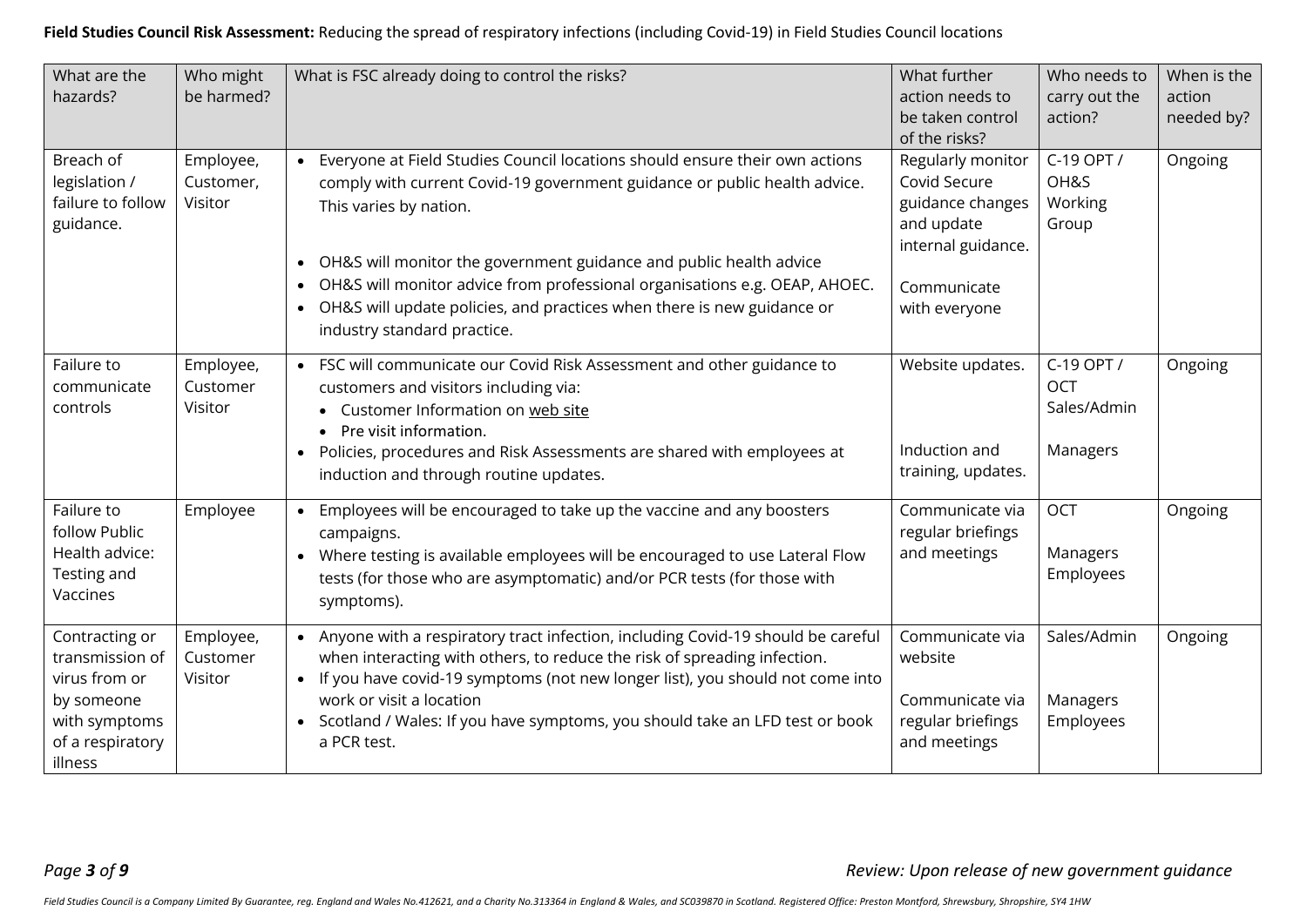| What are the<br>hazards?                                                                                                      | Who might<br>be harmed?          | What is FSC already doing to control the risks?                                                                                                                                                                                                                                                                                                                                                                                                                                                                                                                                                                                                                                       | What further<br>action needs to<br>be taken control<br>of the risks? | Who needs to<br>carry out the<br>action? | When is the<br>action<br>needed by? |
|-------------------------------------------------------------------------------------------------------------------------------|----------------------------------|---------------------------------------------------------------------------------------------------------------------------------------------------------------------------------------------------------------------------------------------------------------------------------------------------------------------------------------------------------------------------------------------------------------------------------------------------------------------------------------------------------------------------------------------------------------------------------------------------------------------------------------------------------------------------------------|----------------------------------------------------------------------|------------------------------------------|-------------------------------------|
| Contracting or<br>transmission of<br>virus from or<br>by someone<br>with symptoms<br>of a respiratory<br>illness              | Employee,<br>Customer<br>Visitor | • If you are a contact of someone who has had a positive COVID -19 test result<br>it can take up to 10 days for your infection to develop. You should reduce the<br>risk to others through limiting contact with others, wearing a face covering,<br>washing your hands, increasing ventilation.<br>• England: you do not need to self isolate. If you get symptoms in this time,<br>you should follow the guidance for those with symptoms.<br>• Wales: you do not need to self isolate. If you develop symptoms, take a LTT<br>test.<br>Scotland: you do not need to self isolate. You should LFD test days 1-7 and<br>isolate and book a PCR if you get symptoms or test positive. | Communicate via<br>regular briefings<br>and meetings                 | Managers<br>Employees                    | Ongoing                             |
| Contracting or<br>transmission of<br>virus through<br>anyone<br>developing<br>Covid-19<br>symptoms<br>whilst at a<br>location | Employee,<br>Customer<br>Visitor | Where an individual develops Covid-19 symptoms, FSC employees will follow<br>a covid secure approach to support them, including isolating them and close<br>contacts, providing appropriate PPE, and supporting them while<br>arrangements are made to return home.<br>Customers will be responsible for making their own way home.<br>The appropriate reporting procedures will be followed.<br>$\bullet$<br>If it is considered an outbreak FSC will liaise with appropriate local health<br>$\bullet$<br>teams.                                                                                                                                                                    | Communicate<br>and monitor<br>PPE added to<br>First Aid kits.        | Sales/Admin<br>Managers<br>Employees     | Ongoing                             |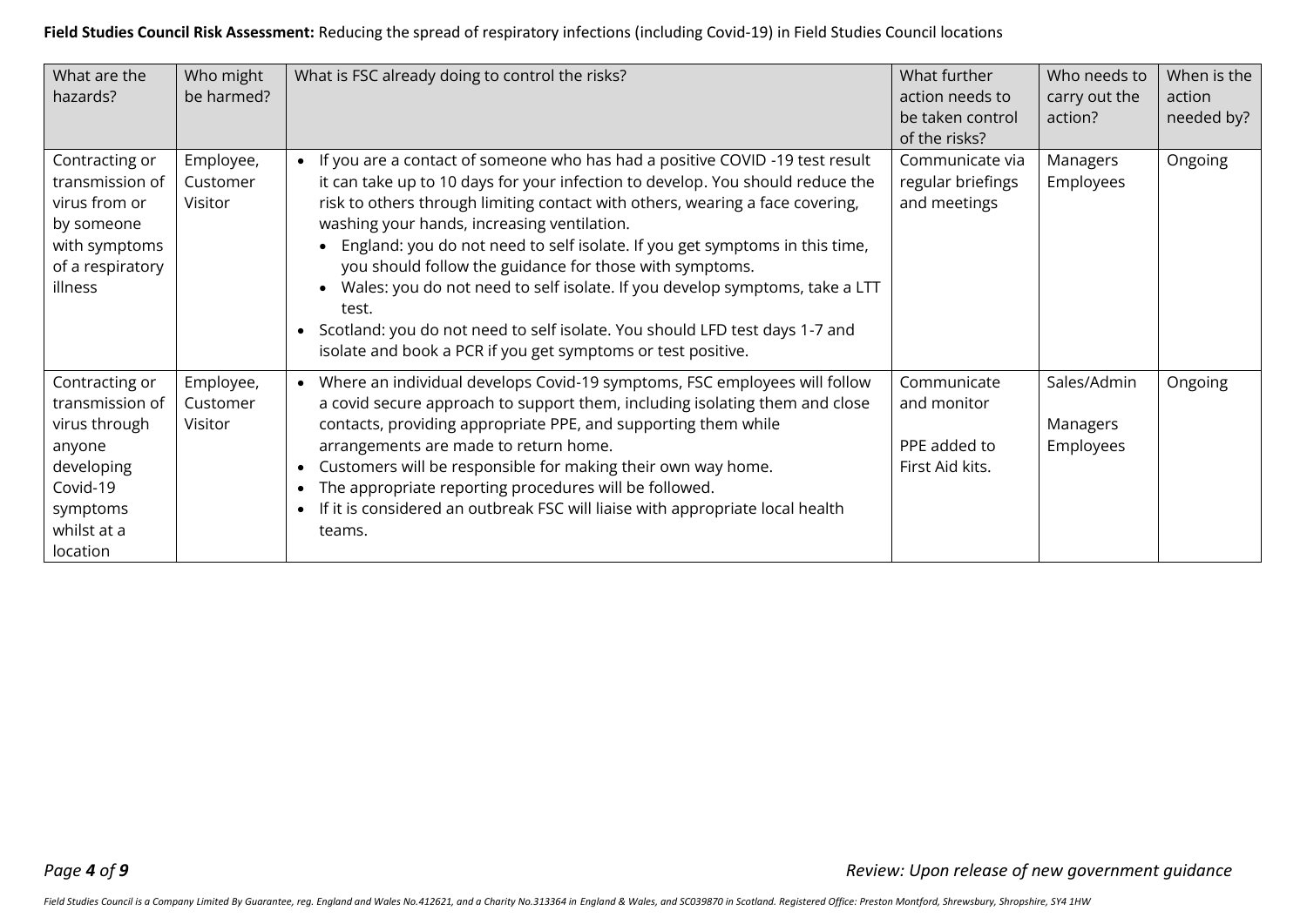| What are the<br>hazards?                                                                                 | Who might<br>be harmed?          | What is FSC already doing to control the risks?                                                                                                                                                                                                                                                                                                                                                                                                                                                                                                                           | What further<br>action needs to<br>be taken control<br>of the risks?                                                                                                                                                                                                                                                                                                                                                                                                                                                                                                                                                                                                                                                                                              | Who needs to<br>carry out the<br>action? | When is the<br>action<br>needed by? |
|----------------------------------------------------------------------------------------------------------|----------------------------------|---------------------------------------------------------------------------------------------------------------------------------------------------------------------------------------------------------------------------------------------------------------------------------------------------------------------------------------------------------------------------------------------------------------------------------------------------------------------------------------------------------------------------------------------------------------------------|-------------------------------------------------------------------------------------------------------------------------------------------------------------------------------------------------------------------------------------------------------------------------------------------------------------------------------------------------------------------------------------------------------------------------------------------------------------------------------------------------------------------------------------------------------------------------------------------------------------------------------------------------------------------------------------------------------------------------------------------------------------------|------------------------------------------|-------------------------------------|
| Contracting or<br>transmission of<br>virus from<br>someone who<br>has tested<br>positive for<br>Covid-19 | Employee,<br>Customer<br>Visitor | • Anyone who has a positive Covid test should follow public health guidance.<br>England (as at 1 April 2022) NHS<br>• Adults should stay at home and avoid contact with other people for 5 days<br>after the day you took your test. Avoid meeting people at higher risk from<br>COVID-19 for 10 days. Children should stay at home and avoid contact with<br>other people for 3 days after the day they took the test.<br>• You can go back to your normal activities at the end of this period if you feel<br>well enough to do so, and do not have a high temperature. | Communicate via<br>regular briefings<br>and meetings                                                                                                                                                                                                                                                                                                                                                                                                                                                                                                                                                                                                                                                                                                              | Managers<br>Employee                     | Ongoing                             |
|                                                                                                          |                                  | Wales (as at 1 April 2022) <b>GOV. WALES</b>                                                                                                                                                                                                                                                                                                                                                                                                                                                                                                                              |                                                                                                                                                                                                                                                                                                                                                                                                                                                                                                                                                                                                                                                                                                                                                                   |                                          |                                     |
|                                                                                                          |                                  |                                                                                                                                                                                                                                                                                                                                                                                                                                                                                                                                                                           | • You should self isolate for 5 days. Day 1 is the day after your symptoms<br>started or the day you had the test, if you do not have symptoms.<br>• Take a lateral flow test on day 5 and on day 6. If they are both negative, you<br>can leave self isolation unless you still have a high temperature or feel unwell,<br>you should continue to self-isolate.<br>• If day 5 or day 6 is positive, continue taking daily LFTs until you get 2 negative<br>tests in a row, taken a day apart, or until day 10 - whichever is sooner.<br>• You do not need a negative LFT test on day 10 to leave self-isolation. If you<br>still have a high temperature or feel unwell, you should continue to self-<br>isolate until it returns to normal, or you feel better. |                                          |                                     |
|                                                                                                          |                                  | Scotland (as at 1 April 2022) NHS Inform                                                                                                                                                                                                                                                                                                                                                                                                                                                                                                                                  |                                                                                                                                                                                                                                                                                                                                                                                                                                                                                                                                                                                                                                                                                                                                                                   |                                          |                                     |
|                                                                                                          |                                  | • If you have symptoms, you should self-isolate immediately and book a PCR<br>test. If you test positive, you should self-isolate for 10 days from the date your<br>symptoms started.<br>• You may be able to end self-isolation early if you have 2 negative LFD test<br>results in a row from day 6 onwards, taken 24 hours apart.<br>• If you continue to test positive on LFD tests, you can return to work and your<br>usual activities on the 11th day after your symptoms started, as long as you<br>feel better and do not have a high temperature.               |                                                                                                                                                                                                                                                                                                                                                                                                                                                                                                                                                                                                                                                                                                                                                                   |                                          |                                     |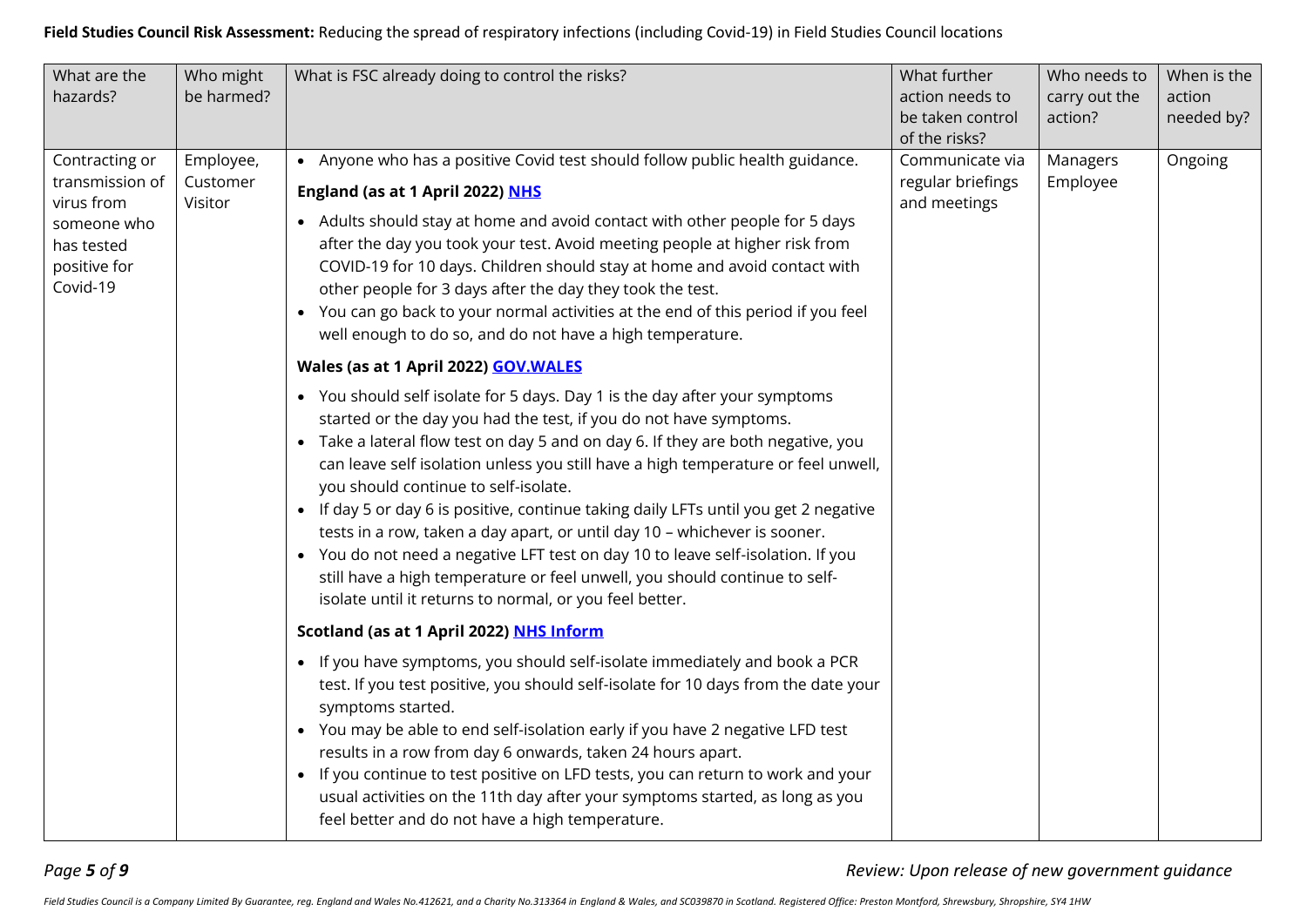| What are the<br>hazards?                                                              | Who might<br>be harmed?          | What is FSC already doing to control the risks?                                                                                                                                                                                                                                                                                                                                                                                                                                                                                                                                                                                                                                                                                                                                                                                                                                                                                      | What further<br>action needs to<br>be taken control<br>of the risks?           | Who needs to<br>carry out the<br>action? | When is the<br>action<br>needed by? |
|---------------------------------------------------------------------------------------|----------------------------------|--------------------------------------------------------------------------------------------------------------------------------------------------------------------------------------------------------------------------------------------------------------------------------------------------------------------------------------------------------------------------------------------------------------------------------------------------------------------------------------------------------------------------------------------------------------------------------------------------------------------------------------------------------------------------------------------------------------------------------------------------------------------------------------------------------------------------------------------------------------------------------------------------------------------------------------|--------------------------------------------------------------------------------|------------------------------------------|-------------------------------------|
| Contracting or<br>transmission of<br>virus through<br>poor hygiene:<br>face coverings | Employee,<br>Customer<br>Visitor | Everyone may choose to wear face coverings even when not required to do<br>so. This personal choice should be respected.<br>• From 1 April 2022<br>England: There is no longer a requirement to wear face coverings. You<br>$\bullet$<br>should consider wearing one , when you come into contact with those at<br>high risk; when Covid-19 rates are high and you are in close contact with<br>other people; when there are lots of respiratory viruses circulating. If you<br>have symptoms or are covid-19 positive and need to leave your home it is<br>recommended you wear a well fitting face covering.<br>• Wales: There is no longer a legal requirement for you to wear a face<br>covering in indoor public places. We strongly recommend that you still<br>wear face coverings even where you don't have to.<br>Scotland: everyone age 12 and over must wear a face covering in most<br>indoor public places in Scotland. | <b>Briefings</b>                                                               | Managers<br>Employees                    | Ongoing                             |
| Contracting or<br>transmission of<br>virus through<br>poor hygiene:<br>hand washing   | Employee,<br>Customer<br>Visitor | Hand sanitiser will be provided at entrances/exits to buildings.<br>Customers and employees will be able to access handwashing facilities in<br>bathroom facilities.<br>Employees, Customers and Visitors are reminded of the importance of good<br>personal respiratory hygiene "catch it, bin it, kill it"                                                                                                                                                                                                                                                                                                                                                                                                                                                                                                                                                                                                                         | Relevant signage.<br>Ensure adequate<br>supplies.                              | Managers                                 | Ongoing                             |
| Contracting or<br>transmission of<br>virus through<br>poor ventilation                | Employee,<br>Customer<br>Visitor | • All employees and customers should ensure adequate ventilation, though this<br>should not result in an uncomfortable workplace.<br>• Ventilation should be proportionate to the setting, through partially opening<br>doors and windows or airing / purging a room for a short period each hour.<br>• Co2 meters should be installed in appropriate locations e.g. small, but busy<br>offices to help identify areas of poor ventilation.<br>When using vehicles, Ventilation should be maximised by opening windows<br>and ventilation systems set to draw in fresh aid, nor recirculate.                                                                                                                                                                                                                                                                                                                                         | Communicate<br>and monitor.<br>Installation and<br>monitoring of<br>CO2 meters | Managers<br>Employees                    | Ongoing                             |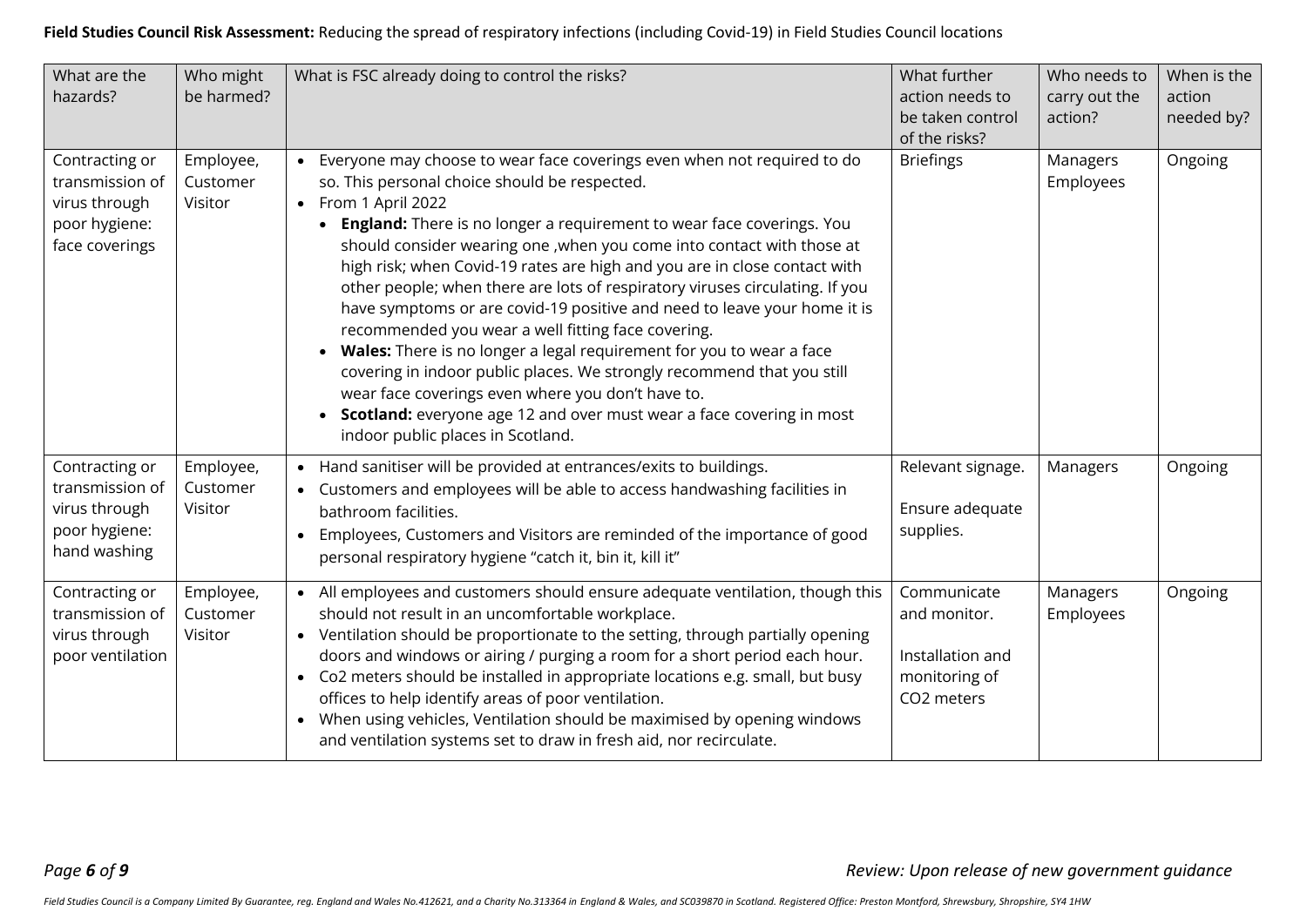| What are the<br>hazards?                                                                                                                                                                | Who might<br>be harmed?          | What is FSC already doing to control the risks?                                                                                                                                                                                                                                                                                                                                                                                                                                                                                                                                                                                                                                                                                                                                                                                                                                              | What further<br>action needs to<br>be taken control<br>of the risks?                                 | Who needs to<br>carry out the<br>action?        | When is the<br>action<br>needed by? |
|-----------------------------------------------------------------------------------------------------------------------------------------------------------------------------------------|----------------------------------|----------------------------------------------------------------------------------------------------------------------------------------------------------------------------------------------------------------------------------------------------------------------------------------------------------------------------------------------------------------------------------------------------------------------------------------------------------------------------------------------------------------------------------------------------------------------------------------------------------------------------------------------------------------------------------------------------------------------------------------------------------------------------------------------------------------------------------------------------------------------------------------------|------------------------------------------------------------------------------------------------------|-------------------------------------------------|-------------------------------------|
| Contracting or<br>transmission of<br>virus through<br>close contact,<br>not maintaining<br>social<br>distancing or<br>contact with<br>those you do<br>not live with or<br>usually meet. | Employee,<br>Customer<br>Visitor | • Everyone should follow guidance for those with symptoms or who have<br>tested positive.<br>• Everyone should be aware and recognise that some people may feel more<br>anxious as restrictions are lifted. This may be related to the workplace or<br>personal or family circumstances.<br>Everyone should be aware of the Distance Aware scheme in Scotland or<br>England and Wales which is designed to help those worried about mixing with<br>others as we adapt to living with COVID-19<br>Employees should consider their approach to interaction with the group, to<br>minimise close contact and where required mitigate e.g. face coverings.<br>• In some circumstances, customers may be asked to restrict their group to a<br>zone / part of the Centre.<br>• Group leaders remain responsible for behaviour and discipline and should<br>support FSC with any systems in place. | Centre Covid plan<br>for Normal<br>operations and<br>Multi group<br>operations.<br>Relevant signage. | Managers<br>Employees                           | Ongoing                             |
| Contracting or<br>transmission of<br>virus through<br>poor cleaning                                                                                                                     | Employee,<br>Customer<br>Visitor | • Employees will undertake appropriate cleaning as part of standard, routine<br>cleaning.<br>Should anyone display Covid-19 symptoms, FSC will undertake a deep clean,<br>following advice on cleaning in non-health care settings.                                                                                                                                                                                                                                                                                                                                                                                                                                                                                                                                                                                                                                                          | Cleaning<br>schedules and<br>rota.<br>Ensure adequate<br>supplies.                                   | Managers                                        | Ongoing                             |
| Contracting or<br>transmission of<br>virus in an<br>emergency<br>situation                                                                                                              | Employee,<br>Customer<br>Visitor | • In an emergency e.g. first aid people should provide assistance as they would<br>usually do.<br>• First Aiders should remind themselves of the up to date guidance on CPR and<br>first aid.<br>• If a participant on a group visit has covid symptoms, the group leader would<br>be expected to take the lead in their care.<br>• FSC do not have employees that are trained in intimate care, this would<br>remain the responsibility of the Customer who should provide appropriate<br>PPE.                                                                                                                                                                                                                                                                                                                                                                                              | Communicate<br>with first aiders                                                                     | Managers<br><b>First Aiders</b><br>Fire Wardens |                                     |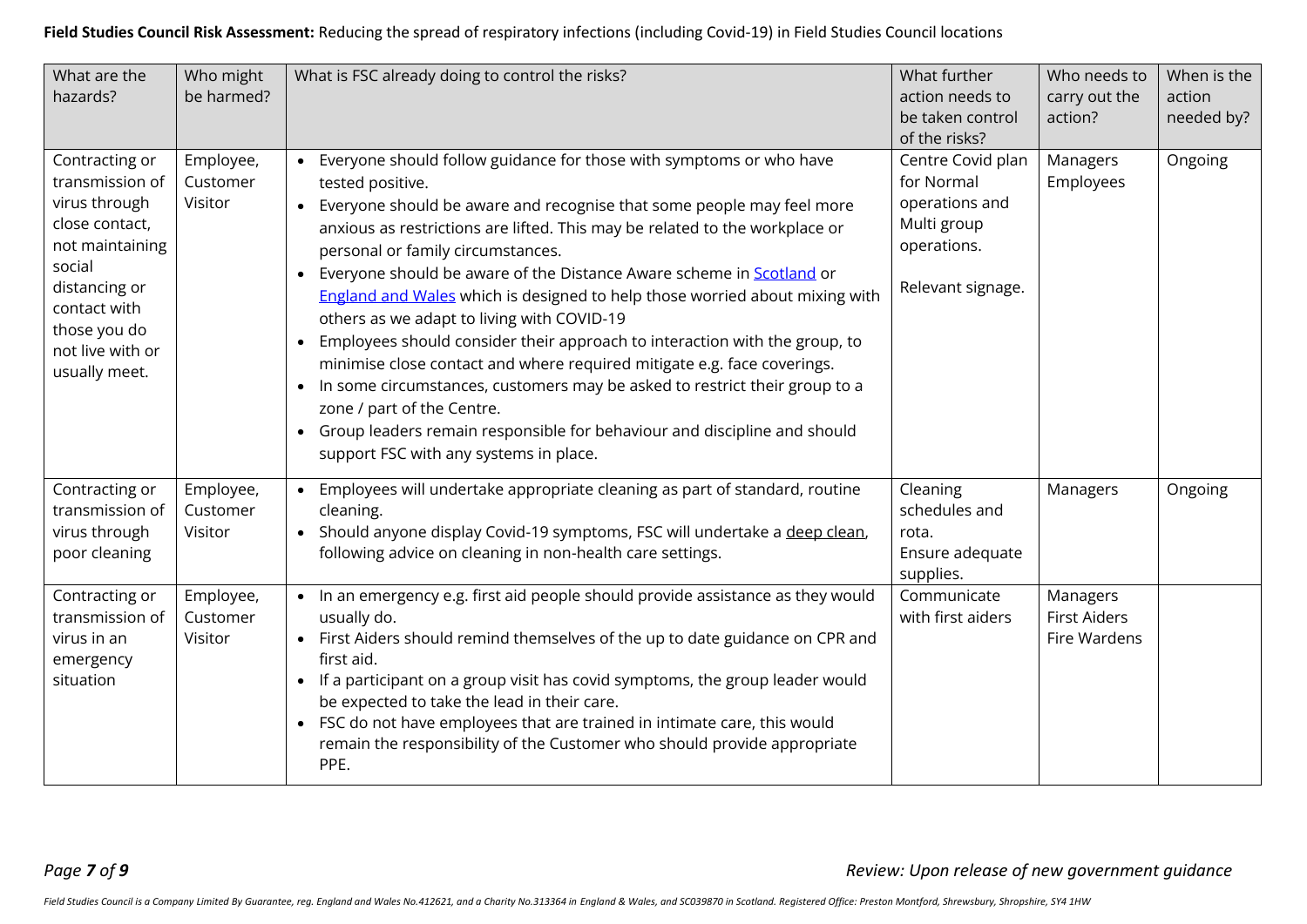| What are the<br>hazards?                                                                               | Who might<br>be harmed?          | What is FSC already doing to control the risks?                                                                                                                                                                                                                                                                                                                                                                                                                                                                                                                                                           | What further<br>action needs to<br>be taken control<br>of the risks? | Who needs to<br>carry out the<br>action? | When is the<br>action<br>needed by? |
|--------------------------------------------------------------------------------------------------------|----------------------------------|-----------------------------------------------------------------------------------------------------------------------------------------------------------------------------------------------------------------------------------------------------------------------------------------------------------------------------------------------------------------------------------------------------------------------------------------------------------------------------------------------------------------------------------------------------------------------------------------------------------|----------------------------------------------------------------------|------------------------------------------|-------------------------------------|
| Increased risk<br>of infection and<br>complication<br>for employees<br>who are in high<br>risk groups. | Employees                        | • Employees will have a return to the workplace discussion, to identify those<br>who are vulnerable or at risk, concerned by their personal circumstances, or<br>who require reasonable adjustments.<br>• Any existing individual employee risk assessments (to include those with<br>disabilities, new / expectant mothers etc) must be reviewed in light of the<br>covid-secure information, and we work with that employee to ensure they are<br>not further compromised.<br>• Personal Emergency Evacuation Plans (PEEPs) for employees and customers<br>will be checked and any updated if required. | Complete return<br>to the workplace<br>paperwork.                    | Managers<br>HR Dept.                     | Ongoing                             |
| Impact of<br>Covid-19 on<br>employees                                                                  | Employees                        | • FSC support employees good mental health and wellbeing through this<br>difficult time with a range of resources, accessed through the FSC employee<br>Intranet including Westfield Health and the Employee Assistance Programme<br>via Health Assured.<br>• FSC actively promote this through employee communication channels (e.g.<br>team meetings, noticeboards).<br>• Employees are able to raise concerns through their team leaders, senior<br>managers or direct to C-19 OPT.                                                                                                                    | Communicate                                                          | HR Dept,<br>Managers                     | Ongoing                             |
| Impact on<br>employees of<br>homeworking                                                               | Employees                        | • FSC have a working from home policy and risk assessment for employees<br>working from home.<br>• Prior to returning to the workplace, Employees will have a return to the<br>workplace meeting.                                                                                                                                                                                                                                                                                                                                                                                                         | Complete return<br>to the workplace<br>paperwork.                    | Managers<br>HR Dept.                     | Ongoing                             |
| Risk on safe<br>operations of<br>reduced<br>staffing                                                   | Employee,<br>Customer<br>Visitor | FSC locations will ensure they maintain safe operations. If employee numbers<br>fall due to illness or self-isolation, temporary closures or operational changes<br>will be put in place.                                                                                                                                                                                                                                                                                                                                                                                                                 | Rotas                                                                | Managers                                 | Ongoing                             |
| Risk on safe<br>operations of<br>building<br>closure /<br>reopening                                    | Employee                         | • Premises and systems will be checked and maintained using FSC OCoPs,<br>which will be up to date. This includes but is not restricted to: Building fabric;<br>Fire precaution checks; Gas supply safety; Electrical services and equipment<br>checks; Lift and lifting equipment checks; Water temperature and flushing of<br>systems; Estate including tree safety; First Aid equipment.                                                                                                                                                                                                               | Appropriate<br>Checks                                                | Managers<br>Infrastructure<br>Team       | Ongoing                             |

*Page 8 of 9 Review: Upon release of new government guidance*